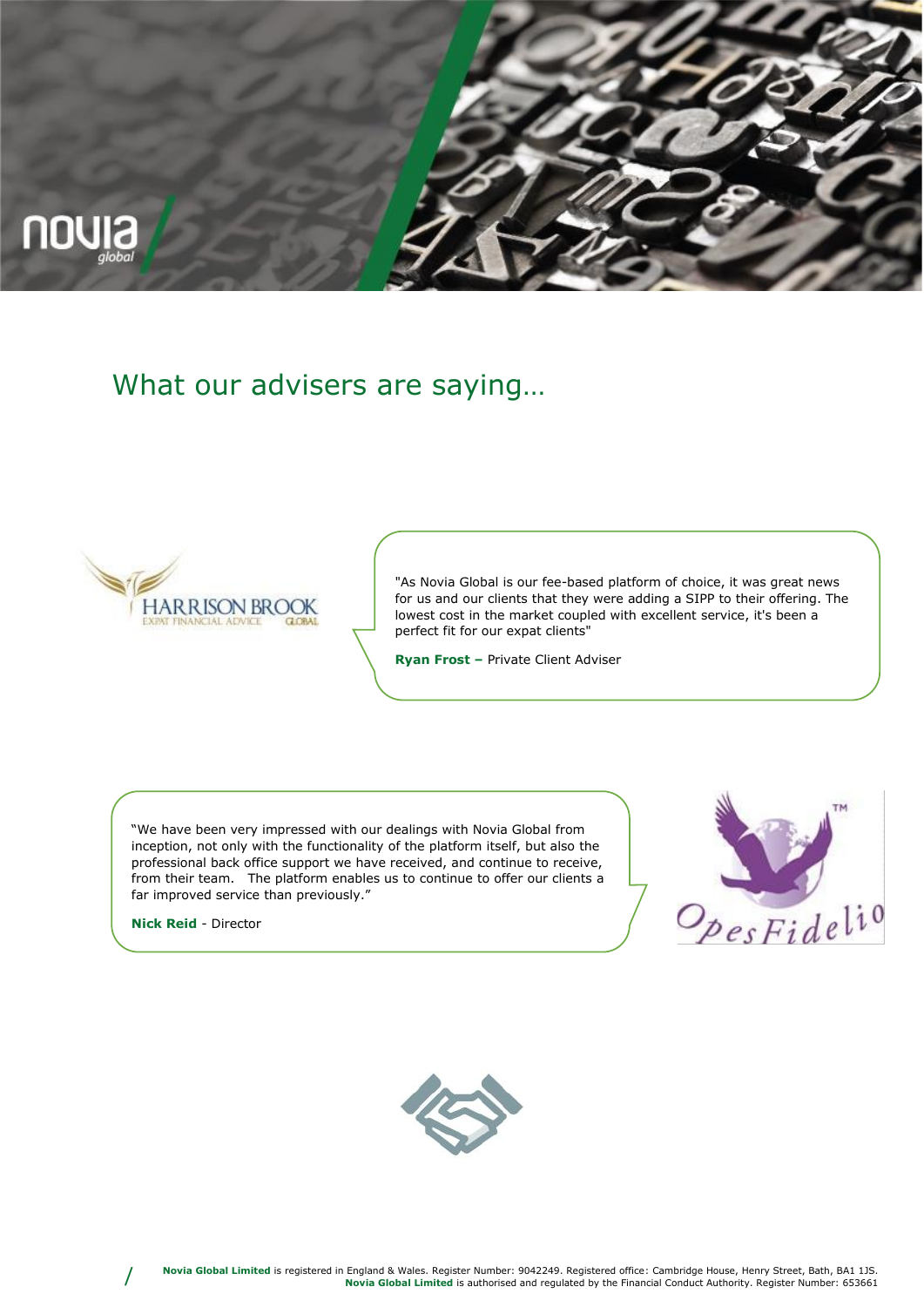

"Sensible interface layout and responsive personnel"

**Nathan Prior** – Partner

## **PARTNERS** WEALTH MANAGEMENTLLP



### TAYLOR and TAYLOR FINANCIAL SERVICES USA LLC

"I love working with Novia Global – a professional, modern investment platform that works and looks good (both to us and clients) backed by a team that's always on hand and gets stuff done. They have been a breath of fresh air to our business.

This is the way platforms are meant to work! Nothing comes close to this in the offshore world in my experience."

**Richard Taylor** 

"Since we started to work with Novia Global we have had nothing but excellent service, competitive pricing and complete co-operative working relationships; I am pleased to recommend them"

**Paul Beard** – Founder and Executive Chairman

/

# alexander beard

**Group of Companies** 

"Traditional paper/post based administration systems are timeconsuming, inefficient and becoming more and more irrelevant. Technology has moved on and Novia Global platform's ease of use and excellent functionality means investment processing is now simple, effective and client-friendly.

Back office support is of the highest standard and the Novia Global team are always happy to help whenever needed. Less time wasted means more time for productive, revenue generating activity."

**Phil Loughton**